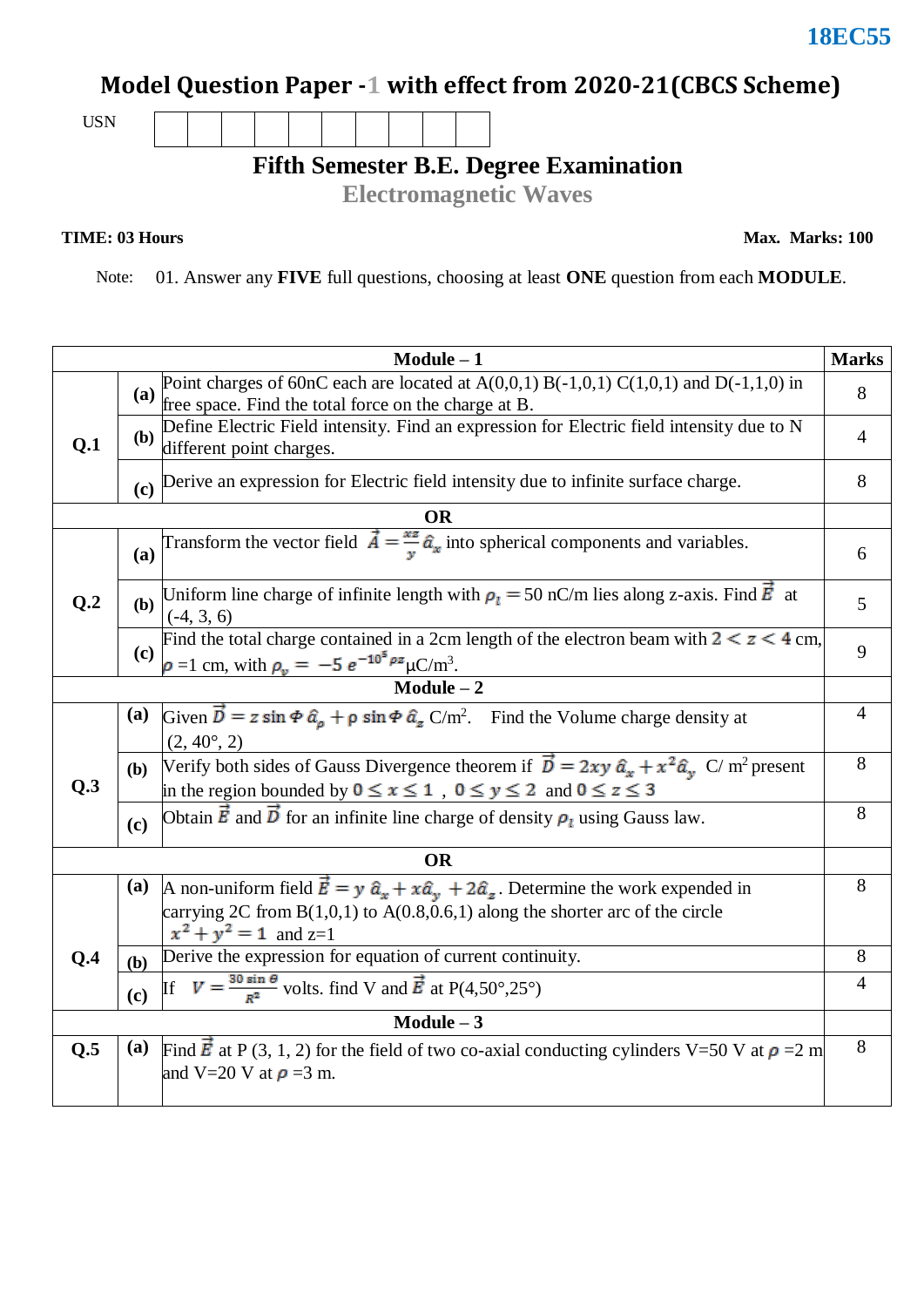## **18EC55**

|           | A co-axial cable with radius of inner conductor a, inner radius of outer conductor b and<br>( <b>b</b> ) |                                                                                                                                                                                                                             |                |  |  |  |
|-----------|----------------------------------------------------------------------------------------------------------|-----------------------------------------------------------------------------------------------------------------------------------------------------------------------------------------------------------------------------|----------------|--|--|--|
|           |                                                                                                          | outer radius c carries a current I at inner conductor and -I in outer conductor. Determine                                                                                                                                  |                |  |  |  |
|           | (c)                                                                                                      | and sketch variations of $\vec{H}$ against r for (i) r <a (ii)="" a<r<br=""></a> shall and sketch variations of $\vec{H}$ against r for (i) r <a (ii)="" a<r<br=""></a> shall and state.<br>State and prove Stokes theorem. | $\overline{4}$ |  |  |  |
| <b>OR</b> |                                                                                                          |                                                                                                                                                                                                                             |                |  |  |  |
| Q.6       | <b>(a)</b>                                                                                               | Find the capacitance between two concentric spheres of radii $r=b$ and $r=a$ . such that $b>a$ ,<br>if the potential V=0 at r=b and V=V <sub>0</sub> at r=a using Laplace equation.                                         |                |  |  |  |
|           | <b>(b)</b>                                                                                               | Calculate the value of $\vec{I}$ if $\vec{H} = \frac{1}{\sin \theta} \hat{a}_{\theta}$ at P(2,30°,20°).                                                                                                                     | 5              |  |  |  |
|           | (c)                                                                                                      | Explain the concept of scalar and vector magnetic potential.                                                                                                                                                                |                |  |  |  |
|           |                                                                                                          | $Module - 4$                                                                                                                                                                                                                |                |  |  |  |
|           | <b>(a)</b>                                                                                               | Derive an equation for the force between the two differential current elements.                                                                                                                                             | 6              |  |  |  |
| Q.7       | (b)                                                                                                      | A ferrite material is operating in a linear mode with B=0.5 T, assume $\mu$ = 50, calculate<br>values of $\chi_{m}$ , M and H                                                                                               |                |  |  |  |
|           | (c)                                                                                                      | The field $\vec{B} = -2\hat{a}_x + 3\hat{a}_y + 4\hat{a}_z$ mT is present in free space. Find the vector force<br>exerted on a straight wire carrying 12A in $\hat{a}_{AB}$ direction with A(1,1,1) and B(2,1,1)            | 9              |  |  |  |
| OR        |                                                                                                          |                                                                                                                                                                                                                             |                |  |  |  |
|           | (a)                                                                                                      | Calculate torque on a loop with dimensions 1 m by 2 m lies in the uniform field<br>$\vec{B} = -0.6\hat{a}_{x} + 0.8\hat{a}_{z}$ and the loop current is 4 mA. Verify the torque by calculating                              | 8              |  |  |  |
| Q.8       |                                                                                                          | total force and torque contribution on each side.                                                                                                                                                                           |                |  |  |  |
|           | (b)                                                                                                      | Obtain magnetic boundary conditions                                                                                                                                                                                         | 7              |  |  |  |
|           | (c)                                                                                                      | Using Faraday's law, deduce Maxwell's equation to relate time varying electric and<br>magnetic fields.                                                                                                                      | 5              |  |  |  |
|           |                                                                                                          | $Module - 5$                                                                                                                                                                                                                |                |  |  |  |
|           | <b>(a)</b>                                                                                               | Derive Maxwell's equation to correct Ampere's circuital law.                                                                                                                                                                | 8              |  |  |  |
| Q.9       | <b>(b)</b>                                                                                               | The depth of penetration in a conducting medium is 0.1 m and the frequency of the<br>electromagnetic wave is 1MHz. Find the conductivity of the conducting medium.                                                          |                |  |  |  |
|           | (c)                                                                                                      | Given a non-magnetic material having $\varepsilon_r' = 3.2$ and $\sigma = 1.5x10^{-4}$ S/m. Find the values at<br>3 MHz for (i) loss tangent (ii) attenuation constant (iii) phase constant (iv) Intrinsic<br>impedance.    | 8              |  |  |  |
|           |                                                                                                          | <b>OR</b>                                                                                                                                                                                                                   |                |  |  |  |
|           | <b>(a)</b>                                                                                               | Find the amplitude of displacement current density in the free space within large power<br>distribution transformer where $\vec{H} = \cos(377t + 1.2566 \times 10^{-6} z) \hat{a}_{y}$ A/m.                                 | 5              |  |  |  |
| Q.10      | (b)                                                                                                      | Derive general wave equation in electric and magnetic fields.                                                                                                                                                               | 8              |  |  |  |
|           | (c)                                                                                                      | State and explain Poynting's theorem.                                                                                                                                                                                       | 7              |  |  |  |
|           |                                                                                                          |                                                                                                                                                                                                                             |                |  |  |  |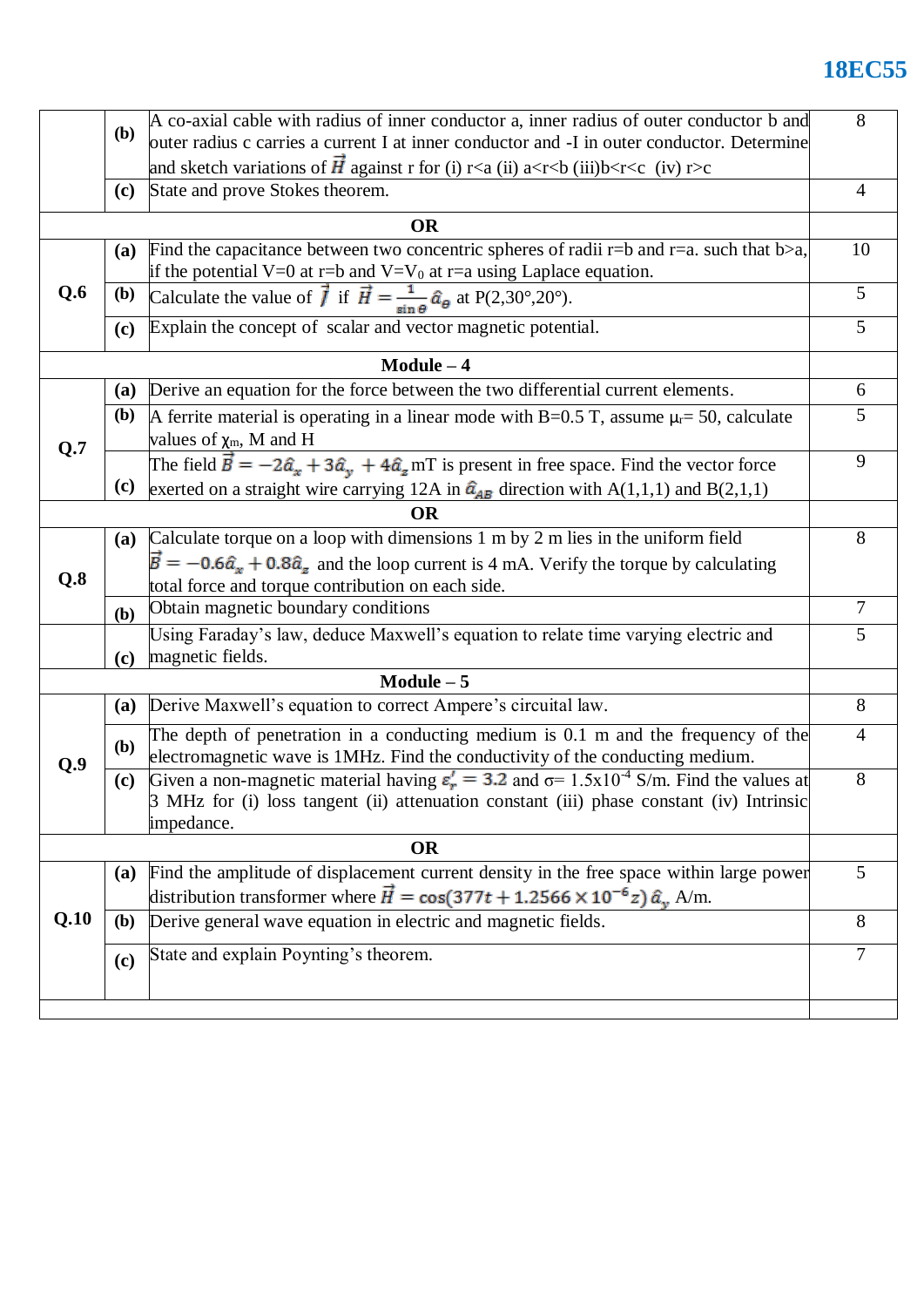| Table showing the Bloom's Taxonomy Level, Course Outcome and Programme<br>Outcome |                      |                                              |                                                                                                      |                                                                     |  |
|-----------------------------------------------------------------------------------|----------------------|----------------------------------------------|------------------------------------------------------------------------------------------------------|---------------------------------------------------------------------|--|
| <b>Question</b>                                                                   |                      | Bloom's<br><b>Taxonomy</b><br>Level attached | <b>Course Outcome</b>                                                                                | <b>Programme Outcome</b>                                            |  |
| Q.1                                                                               | (a) $L3$             |                                              | Evaluate<br>problems<br>Electrostatic force                                                          | onEngineering<br>Knowledge<br>Problem<br>(PO1),<br>solving<br>(PO2) |  |
|                                                                                   | $(b)$ L <sub>2</sub> |                                              | Evaluate problems on Electric<br>field due to point charge                                           | <b>Engineering Knowledge</b><br>(PO1)                               |  |
|                                                                                   | $(c)$ L <sub>3</sub> |                                              | Evaluate problems on Electric<br>field due to surface charge                                         | <b>Engineering Knowledge</b><br>(PO1)                               |  |
| Q.2                                                                               | (a) $L3$             |                                              | Evaluate co-ordinate system                                                                          | <b>Engineering Knowledge</b><br>(PO1), Problem solving<br>(PO2)     |  |
|                                                                                   | $(b)$ L <sub>3</sub> |                                              | Evaluate problems on Electric<br>field due to line charge                                            | <b>Engineering Knowledge</b><br>(PO1), Problem solving<br>(PO2)     |  |
|                                                                                   | $(c)$ L <sub>3</sub> |                                              | Evaluate problems volume<br>charge                                                                   | <b>Engineering Knowledge</b><br>(PO1), Problem solving<br>(PO2)     |  |
| Q.3                                                                               | (a) $L3$             |                                              | Apply Gauss law to find volume<br>charge density                                                     | Engineering Knowledge<br>(PO1), Problem solving<br>(PO2)            |  |
|                                                                                   | (b) $L4$             |                                              | <b>Evaluate Gauss divergence</b><br>theorem to find charge                                           | Complex problem solving<br>(PO3)                                    |  |
|                                                                                   | $(c)$ L <sub>3</sub> |                                              | Apply Gauss law to find Electric Engineering Knowledge<br>field and electric flux density            | (PO1), Problem solving<br>(PO2)                                     |  |
| Q.4                                                                               | (a) $L3$             |                                              | To determine energy with respectEngineering Knowledge<br>to point charge                             | (PO1), Problem solving<br>(PO2)                                     |  |
|                                                                                   | (b) $L2$             |                                              | Apply Gauss divergence theorem Engineering Knowledge<br>to obtain continuity equation                | $(PO1)$ ,                                                           |  |
|                                                                                   | $(c)$ L <sub>3</sub> |                                              | To determine Electric field from<br>potential of point charge                                        | Engineering Knowledge<br>(PO1), Problem solving<br>(PO2)            |  |
| Q.5                                                                               | (a) $L3$             |                                              | To determine electric field using<br>boundary conditions                                             | Engineering Knowledge<br>(PO1), Problem solving<br>(PO2)            |  |
|                                                                                   | $(b)$ L <sub>3</sub> |                                              | Apply Biot Savart's law for<br>evaluating Magnetic field on Co-(PO1), Problem solving<br>axial cable | <b>Engineering Knowledge</b><br>(PO2)                               |  |
|                                                                                   | $(c)$ L <sub>2</sub> |                                              | To find Current by using Stokes<br>theorem                                                           | Engineering Knowledge<br>(PO1)                                      |  |
| Q.6                                                                               | (a) $L3$             |                                              | To determine capacitance using<br>Laplace equation.                                                  | <b>Engineering Knowledge</b><br>(PO1), Problem solving<br>(PO2)     |  |
|                                                                                   | $(b)$ L <sub>3</sub> |                                              | Apply Ampere's law to evaluate<br>magnetic field intensity                                           | Engineering Knowledge<br>(PO1), Problem solving<br>(PO2)            |  |
|                                                                                   | $(c)$ L <sub>2</sub> |                                              | To determine potential due to<br>magnetic field                                                      | <b>Engineering Knowledge</b><br>(PO1)                               |  |
| Q.7                                                                               | (a) $L2$             |                                              | To calculate magnetic force of a<br>current element                                                  | <b>Engineering Knowledge</b><br>(PO1)                               |  |
|                                                                                   | (b) $L3$             |                                              | Calculate magnetization and<br>voltage induced in magnetic<br>materials                              | <b>Engineering Knowledge</b><br>(PO1), Problem solving<br>(PO2)     |  |
|                                                                                   | $(c)$ L <sub>4</sub> |                                              | To calculate magnetic force in<br>electric circuits                                                  | <b>Engineering Knowledge</b><br>(PO1), Problem solving<br>(PO2)     |  |